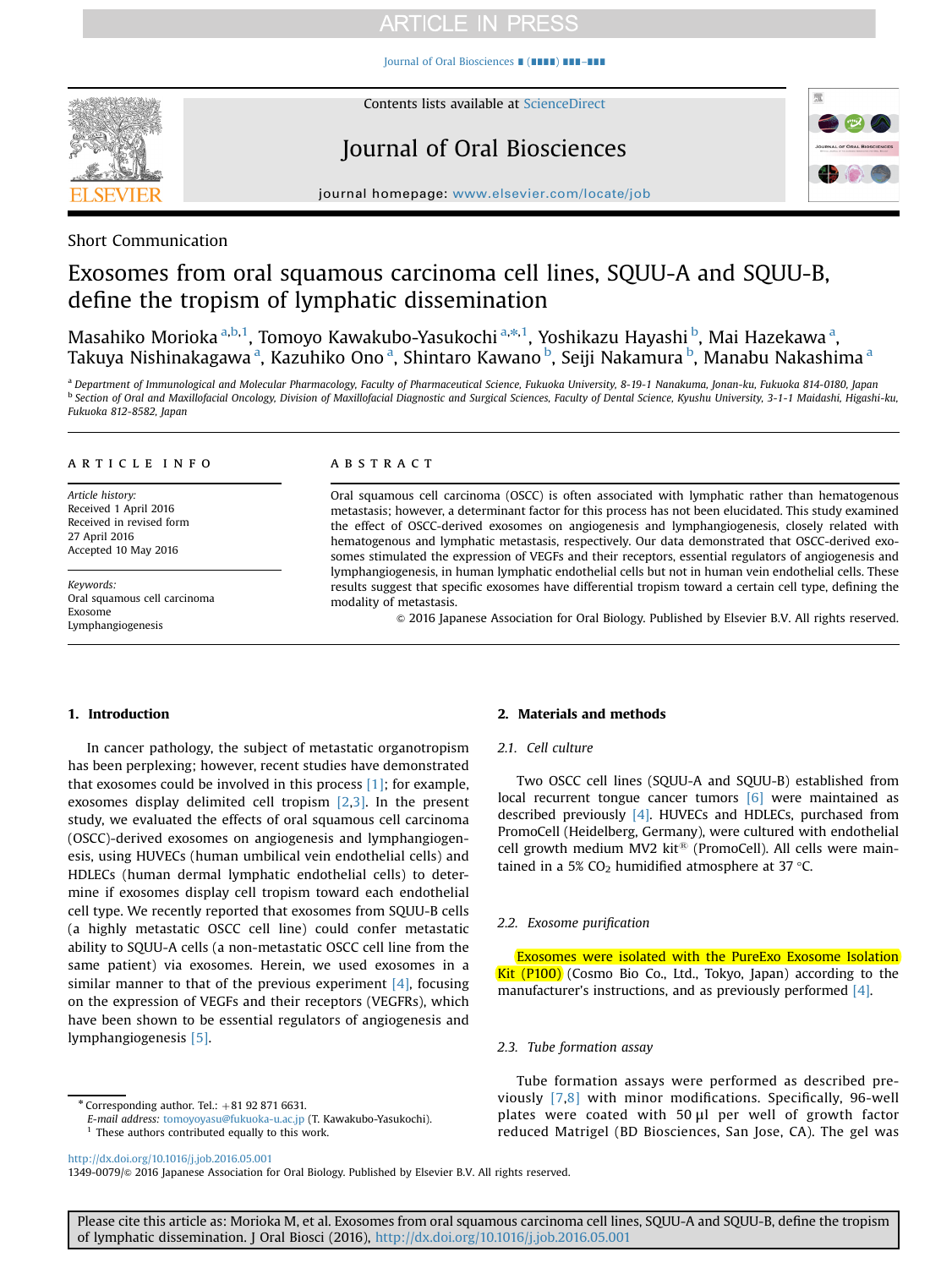#### 2 M. Morioka et al. / Journal of Oral Biosciences ∎ (∎∎∎∎) ∎∎∎–∎∎∎

#### Table 1

Primer sets and probe numbers for qPCR analysis.

| Gene         | THILLE SCLS and prope numbers for quen analysis.<br>Direction | Primer sequence                                                        | Base pairs | Probe |
|--------------|---------------------------------------------------------------|------------------------------------------------------------------------|------------|-------|
| <b>GAPDH</b> | Forward<br>Reverse                                            | AGC CAC ATC GCT CAG ACA C<br>GCC CAA TAC GAC CAA ATC C                 | 66 bp      | 60    |
| VEGFR1       | Forward<br>Reverse                                            | CAG CAT ACC TCA CTG TTC AAG G<br>CCA CAC AGG TGC ATG TTA GAG           | 75 bp      | 50    |
| VEGFR2       | Forward<br>Reverse                                            | GAA CAT TTG GGA AAT CTC TTG C<br>CGG AAG AAC AAT GTA GTC TTT GC        | 66 pb      | 18    |
| VEGFR3       | Forward<br>Reverse                                            | CAG GCT GAC GCT GAG GAC<br>AAA GGA CAC CCA GTT GTA ATA CCT             | 78 bp      | 64    |
| <b>VEGFA</b> | Forward<br>Reverse                                            | CTA CCT CCA CCA TGC CAA GT<br>CCA TGA ACT TCA CCA CTT CGT              | 86 bp      | 29    |
| <b>VEGFC</b> | Forward<br>Reverse                                            | AAG TCC ACA GAA ATG CTT GTT AAA<br>TCG TAC ATG GCC GTC TGT AA          | 77 bp      | 31    |
| <b>VEGFD</b> | Forward<br>Reverse                                            | AAA GTT TTA CCA GTA TGG ACT CTC G<br>GAG TTC TTT GCC ATT CTT CAT CTA T | 114 bp     | 89    |

incubated at 37 °C for 30 min to solidify, after which 1.5  $\times$  10<sup>4</sup> HUVEC or HDLEC cells, in 150 μl MV2 medium without VEGF, were added to each well. After treatment for 18 h, the cells were photographed at a 4  $\times$  magnification (EVOS Cell Imaging System, Life technologies Corporation, Carlsbad, CA). For quantification, branch points in each image were counted.

# 2.4. Real-time PCR

Total RNA extraction, reverse transcription, and real-time PCR analysis, including cycling conditions, were performed as previously described [\[4\].](#page-4-0) The PCR primer sequences and amplicon sizes for each gene are described in Table 1. TaqMan probes specific for each sequence were selected from the LightCycler Universal Probe Library (Roche Diagnostics, Mannheim, Germany) (Table 1).

#### 2.5. Immunoblot analysis

SDS-PAGE and immunoblot analysis were performed as described previously  $[4]$ . Primary antibodies used in the experiments include the following: mouse monoclonal anti-GAPDH (diluted 1:40,000; Acris, San Diego, CA) and podoplanin (diluted 1:1000; Biolegend, San Diego, CA), rabbit polyclonal antibodies against VEGFR1 (diluted 1:3000; Cell Signaling Technology, Beverly, MA), VEGFR2 (diluted 1:3000; Cell Signaling Technology), VEGFR3 (diluted 1:1000; Abcam, Cambridge, UK), VEGF-A (diluted 1:3000; Abcam), VEGF-C (diluted 1:1000; Cell Signaling Technology), and VE-cadherin (diluted 1:3000; Cell Signaling Technology), and rabbit monoclonal anti-VEGF-D (diluted 1:3000; Abcam). Horseradish peroxidase-conjugated secondary antibodies targeting rabbit or mouse IgG (diluted 1:40000 for GAPDH and 1:4000 for the others; Cell Signaling Technology) were used.

# 2.6. Statistical analysis

The Mann–Whitney U-test was used to compare the relative mRNA expression, obtained by real-time PCR, and the quantification of viable cells. A P-value of less than 0.05 was considered statistically significant.

### 3. Results and discussion

### 3.1. Effects of SQUU-A and -B-derived exosomes on HUVECs

To examine if exosomes from SQUU-A (exoA) or SQUU-B (exoB) promote tumor angiogenesis, a process that can increase the probability of hematogenous tumor dissemination [\[9\],](#page-4-0) we first performed in vitro tube formation analysis using HUVECs. For analysis, we determined the number of branch points, which is routinely considered as an index for tube-formation [\[10\]](#page-4-0). For this parameter ([Fig. 1](#page-2-0)A,B), and for cell viability ([Fig. 1](#page-2-0)C) there were no significant differences among vehicle-, exoA-, and exoB-treated HUVECs, whereas exoB resulted in the formation of numerous unpolarized aggregates at cellular junctions in HUVECs ([Fig. 1](#page-2-0)A). Epithelial cellular aggregates is generally going to establish luminal structures and polarized vesicle trafficking of cell divisionrelated molecules [\[11\]](#page-4-0). We therefore speculate that exoB possesses factors that confer angiogenic potential to HUVECs, in comparison to exoA, however, the molecular mechanism of this phenomenon was unclear. We next examined the expression levels of VEGFs and their receptors (VEGFRs) in exosome-treated HUVECs. Generally, VEGF-A binds to VEGFR1 and VEGFR2 and mostly induces angiogenesis, whereas VEGF-C and VEGF-D bind VEGFR3 to predominantly induce lymphangiogenesis [\[12\].](#page-4-0) Among the VEGF and VEGFR family members tested, only the level of VEGFR2 was increased in HUVECs after exoA and exoB treatment, and this was observed with mRNA and protein (210 kDa) levels [\(Fig. 1](#page-2-0)DE).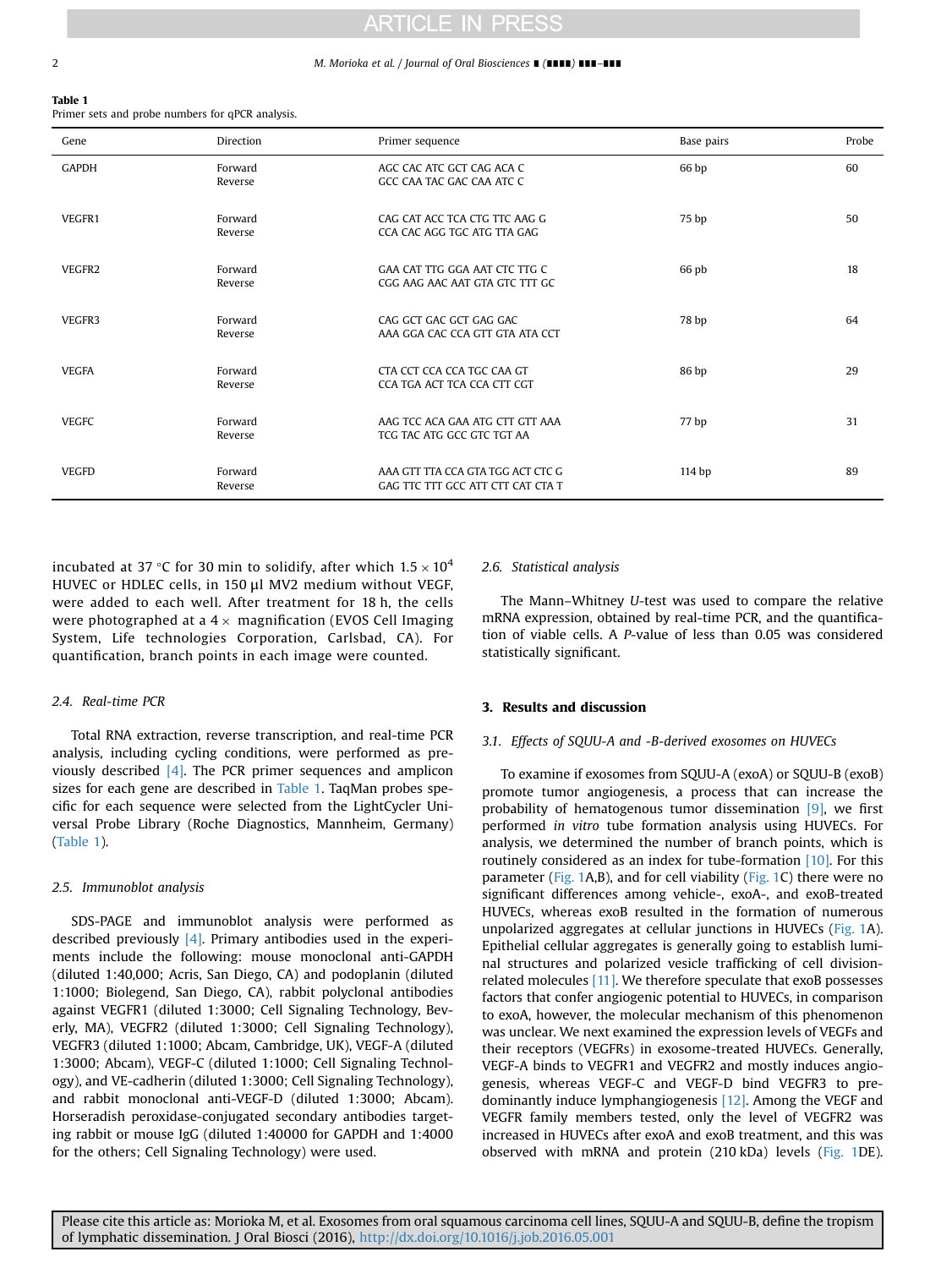#### M. Morioka et al. / Journal of Oral Biosciences ∎ (∎∎∎∎) ∎∎∎–∎∎∎ 3

<span id="page-2-0"></span>

Fig. 1. Effects of the exosomes from SQUU-A or SQUU-B on HUVECs. (A) Tube formation assay of HUVECs treated with the exosomes (0.4 µg/well, equivalent amount to that previously reported [\[4\]\)](#page-4-0) in Matrigel for 18 h. The experiments were performed three times in triplicate. Arrowheads show unpolarized cell aggregates. Scale bars: 500 μm. (B) The number of branches (mean  $\pm$  SD)/field formed at 18 h in the presence of vehicle, exoA, or exoB. N=6 separate wells. (C) Cell viability of HUVECs after treatment with exosomes. HUVECs (1.0  $\times$  10<sup>4</sup>) placed onto 96-well culture plates were treated with vehicle or exosomes (0.4  $\mu$ g/well). After 18 h, cell viability was determined by a WST8 assay using Cell Count Reagent SF (Nacalai Tesque Inc., Kyoto, Japan), and presented as the relative rate compared to control conditions. (D) Relative mRNA expression levels of VEGFR1, VEGFR2, VEGFR3, VEGF-A, VEGF-C, and VEGF-D in HUVECs after vehicle or exosome-treatment for 18 h. GAPDH amplification was used as an internal control. The experiments were performed three times in triplicate. The error bars represent mean  $\pm$  SD. \*P< 0.05 and \*\*P< 0.01 versus the control. \*P< 0.05 and \*\*P< 0.01 versus exoA treatment. (E) Immunoblotting analysis of HUVECs after vehicle or each exosome treatment for 36 h for the above-mentioned targets. GAPDH and VE-cadherin were used as a loading control and vascular endothelial cell marker, respectively.

Please cite this article as: Morioka M, et al. Exosomes from oral squamous carcinoma cell lines, SQUU-A and SQUU-B, define the tropism of lymphatic dissemination. J Oral Biosci (2016), [http://dx.doi.org/10.1016/j.job.2016.05.001i](http://dx.doi.org/10.1016/j.job.2016.05.001)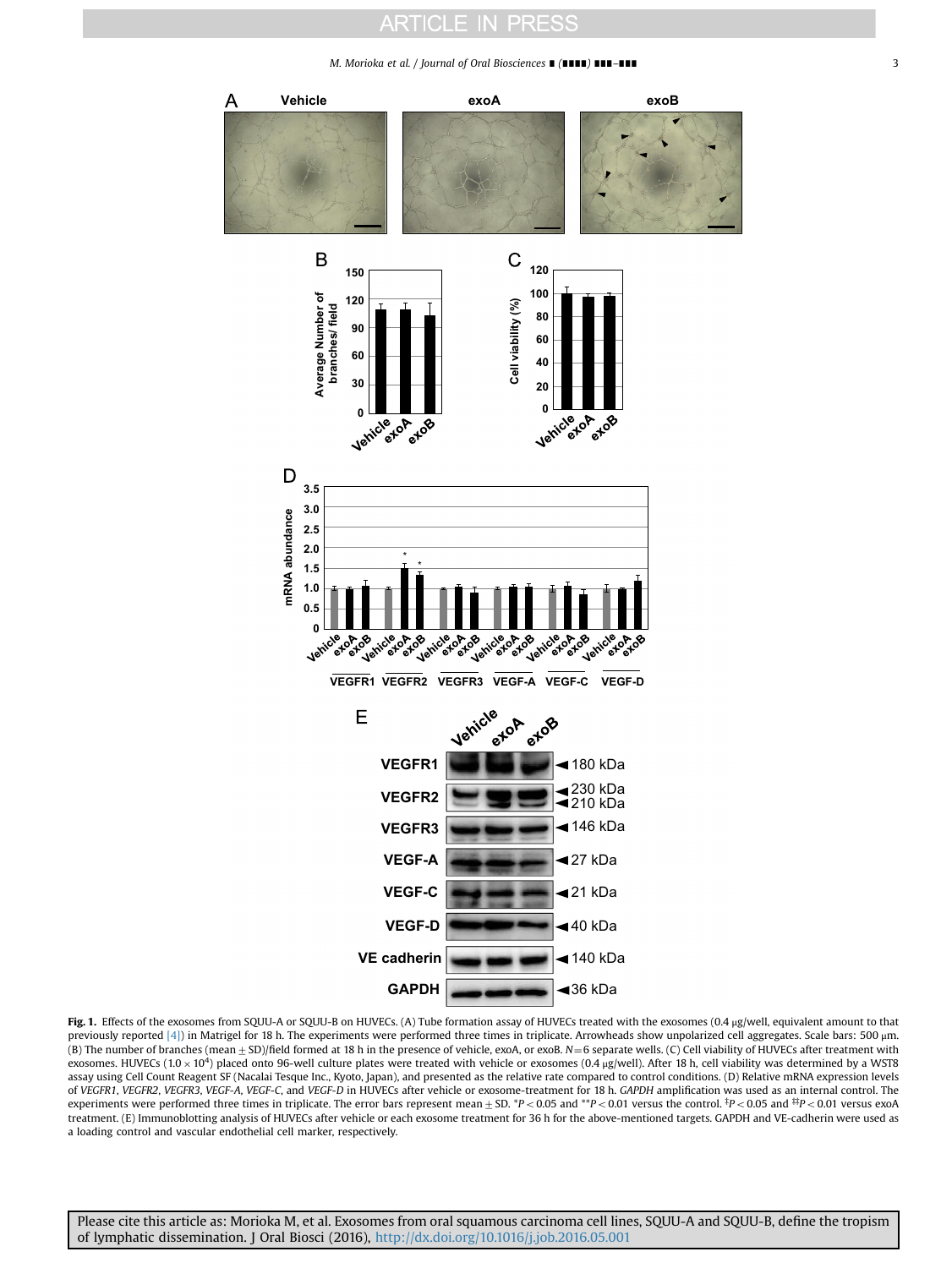#### <span id="page-3-0"></span>4 M. Morioka et al. / Journal of Oral Biosciences ∎ (∎∎∎∎) ∎∎∎–∎∎∎



Fig. 2. Effects of exosomes from SQUU-A or SQUU-B on HDLECs. (A) Tube formation assay of HDLECs treated with the exosomes (0.4 μg/well, equivalent amount to that previously reported [\[4\]](#page-4-0)) in Matrigel for 18 h. The experiments were performed three times in triplicate. Scale bars: 500  $\mu$ m. (B) The number of branches (mean  $\pm$  SD)/field formed at 18 h in the presence of vehicle, exoA, or exoB.  $N=6$  separate wells. \*\*\*P < 0.001 versus the control. (C) Cell viability of HDLECs after treatment with exosomes. HDLECs  $(1.0 \times 10^4)$  placed onto 96-well culture plates were treated with vehicle or exosomes  $(0.4 \text{ µg/well}).$  After 18 h, cell viability was determined by a WST8 assay using Cell Count Reagent SF (Nacalai Tesque Inc., Kyoto, Japan), and presented as the relative rate compared to control conditions. (D) Relative mRNA expression levels of VEGFR1, VEGFR2, VEGFR3, VEGF-A, VEGF-C, and VEGF-D in HDLECs after vehicle or exosome-treatment for 18 h. GAPDH amplification was used as an internal control. The experiments were performed three times in triplicate. The error bars represent mean  $\pm$  SD. \*P< 0.05 and \*\*P< 0.01 versus the control. <sup>‡</sup>P< 0.05 and <sup>#t</sup>P< 0.01 versus exoA treatment. (E) Immunoblotting analysis of HDLECs after vehicle or each exosome treatment for 36 h for the above-mentioned targets. GAPDH and podoplanin were used as a loading control and lymphatic endothelial cell marker, respectively.